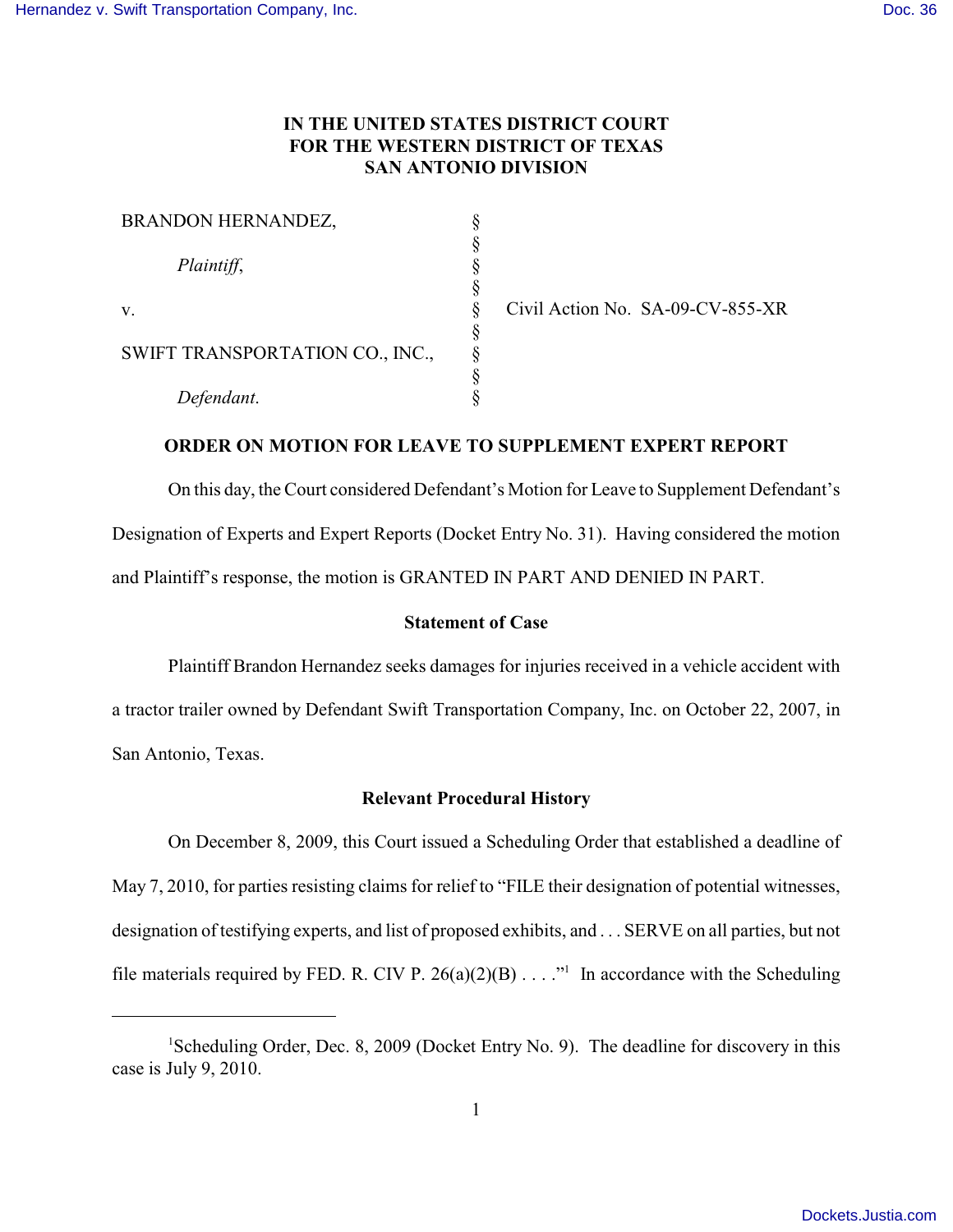Order, Defendant filed its designation of experts and served the expert report of Dr. Richard M. Harding on Plaintiff.<sup>2</sup> Defendant filed a motion for leave to supplement its designation of experts and expert reports on June  $14, 2010$ .<sup>3</sup> Plaintiff is opposed to the motion.<sup>4</sup>

### **Legal Standard**

Rule 26(e) of the Federal Rules of Civil Procedure requires that a party who has made a disclosure under Rule 26(a) to supplement or correct its disclosure or response in a timely manner. FED. R. CIV. P. 26(e)(1). The Rule continues:

> For an expert whose report must be disclosed under Rule 26(a)(2)(B), the party's duty to supplement extends both to information included in the report and to information given during the expert's deposition. Any additions or changes to this information must be disclosed by the time the party's pretrial disclosures under Rule 26(a)(3) are due.

*Id.* R. 26(e)(2). The Rule's basic purpose is "preventing prejudice or surprise." *Reed v. Iowa Marine & Repair Corp.*, 16 F.3d 82, 85 (5th Cir. 1994). Under certain circumstances, a Court's refusal to permit supplementation of an expert report to respond to assertions by opposing experts could constitute an abuse of discretion. *See Miller v. Pfizer*, 356 F.3d 1326, 1332 (10th Cir. 2004). However, "[t]he purpose of supplementary disclosures is just that—to supplement. Such disclosures are not intended to provide an extension of the . . . report production deadline." *Metro Ford Truck Sales, Inc. v. Ford Motor Co.*, 145 F.3d 320, 324 (5th Cir. 1998), *cert. denied* 525 U.S. 1068, 119

<sup>&</sup>lt;sup>2</sup>Designation of Expert Witnesses, May 7, 2010 (Docket Entry No. 21). Plaintiff states that Defendant served the expert report of Richard M. Harding on May 7, 2010.

 ${}^{3}$ Def.'s Mot. for Leave to Supplement Def.'s Designation of Experts & Expert Reports, Jun. 14, 2010 (Docket Entry No. 31).

 $^{4}$ Pl.'s Resp. to Def.'s Mot. for Leave & Mot. to Extend Time, Jun. 16, 2010 (Docket Entry No. 34).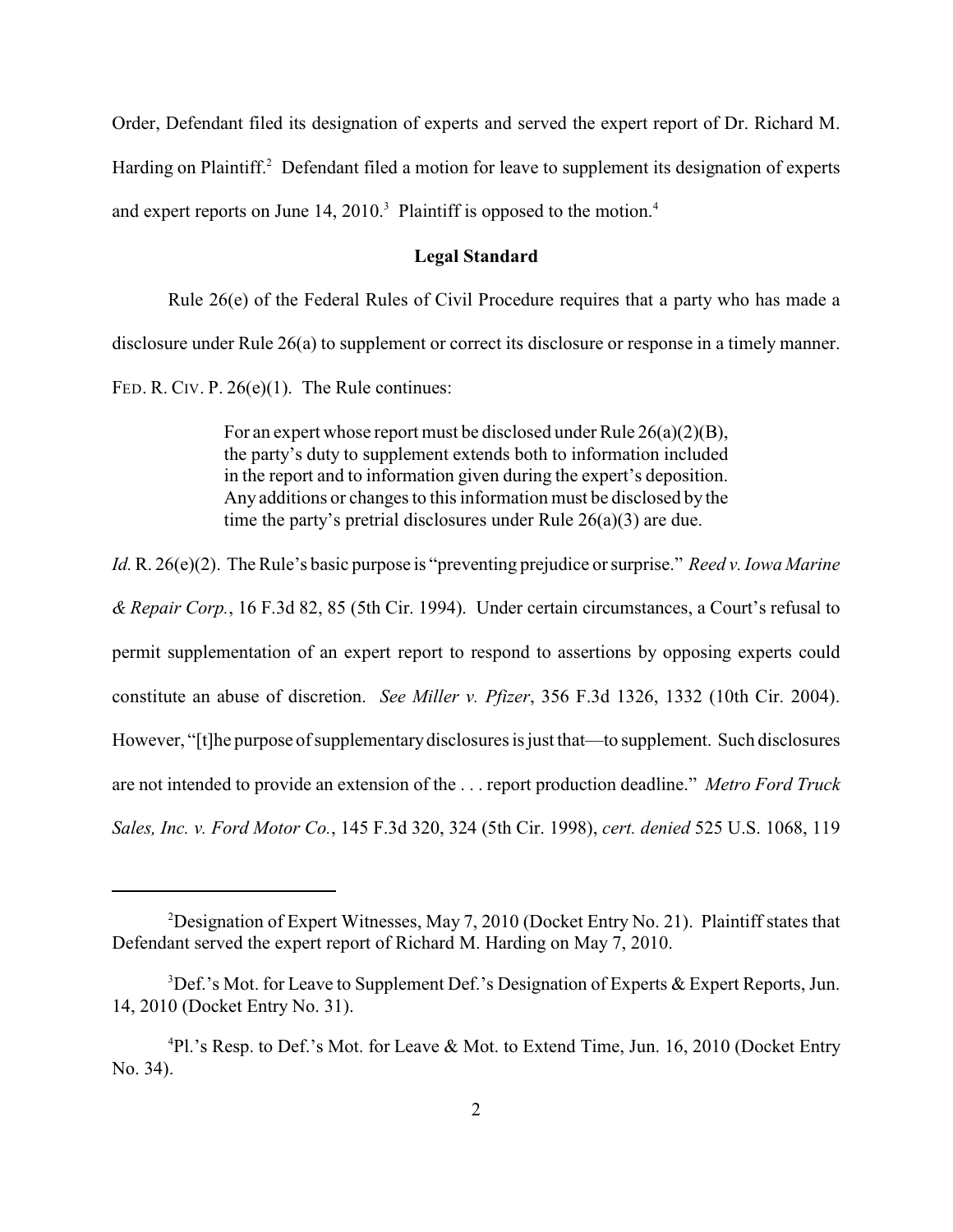S.Ct. 798, 142 L.Ed.2d 660 (1999). Failure to provide information as required by Rule 26(a) or (e) may result the Court barring the offending party from using that information "unless the failure was substantially justified or is harmless."<sup>5</sup> FED. R. CIV. P.  $37(c)(1)$ .

### **Analysis**

## *A. Defendant's Expert Report and Motion to Supplement*

Swift Transportation Company retained Dr. Richard M. Harding to "testify on the subjects of biomechanics, occupant kinematics, and injury causation. . . . and he may testify regarding the movement of the occupant inside the vehicle during the event sequence; as well as the injuries sustained by the plaintiff, and the manner in which he/she sustained these injuries" Swift Transportation Company claims that at the time it filed its designation of experts and expert reports, it had not received the transcript and deposition of Plaintiff Brandon Hernandez.<sup>7</sup> Moreover, since Richard Harding originally filed his expert report, he has since reviewed Plaintiff's rebuttal expert reports.

Swift Transportation Company now seeks to supplement Richard Harding's expert report in which Dr. Harding has considered "various pleadings, to include the reports of and affidavits of

 ${}^5$ The Fifth Circuit Court of Appeals reviews the Court's exercise of discretion to exclude expert testimony by considering four factors: (1) the explanation for the failure to submit the report in accordance with the Rules; (2) the importance of the report; (3) the potential prejudice in allowing the testimony; and (4) the availability of a continuance to cure prejudice. *Versai Mgt. Corp. v. Clarendon Am. Ins. Co.*, 597 F.3d 729, 740 (5th Cir. 2010) (quoting *Geiserman v. MacDonald*, 893 F.2d 787, 790 (5th Cir. 1990)).

Def.'s Designation of Experts & Expert Witnesses at 2; *see also* Letter from Richard M. <sup>6</sup> Harding, Def.'s Expert to Daniel O'Connor, Def.'s Counsel (May 7, 2010) (Pl.'s Ex. 3).

<sup>&</sup>lt;sup>7</sup>Defendant deposed Brandon Hernandez on April 13, 2010. Nearly a month later, On May 7, 2010, Defendant filed and served its Designation of Experts and Expert Report. Defendant's claim that it did not have Hernandez's deposition is not supported by the facts.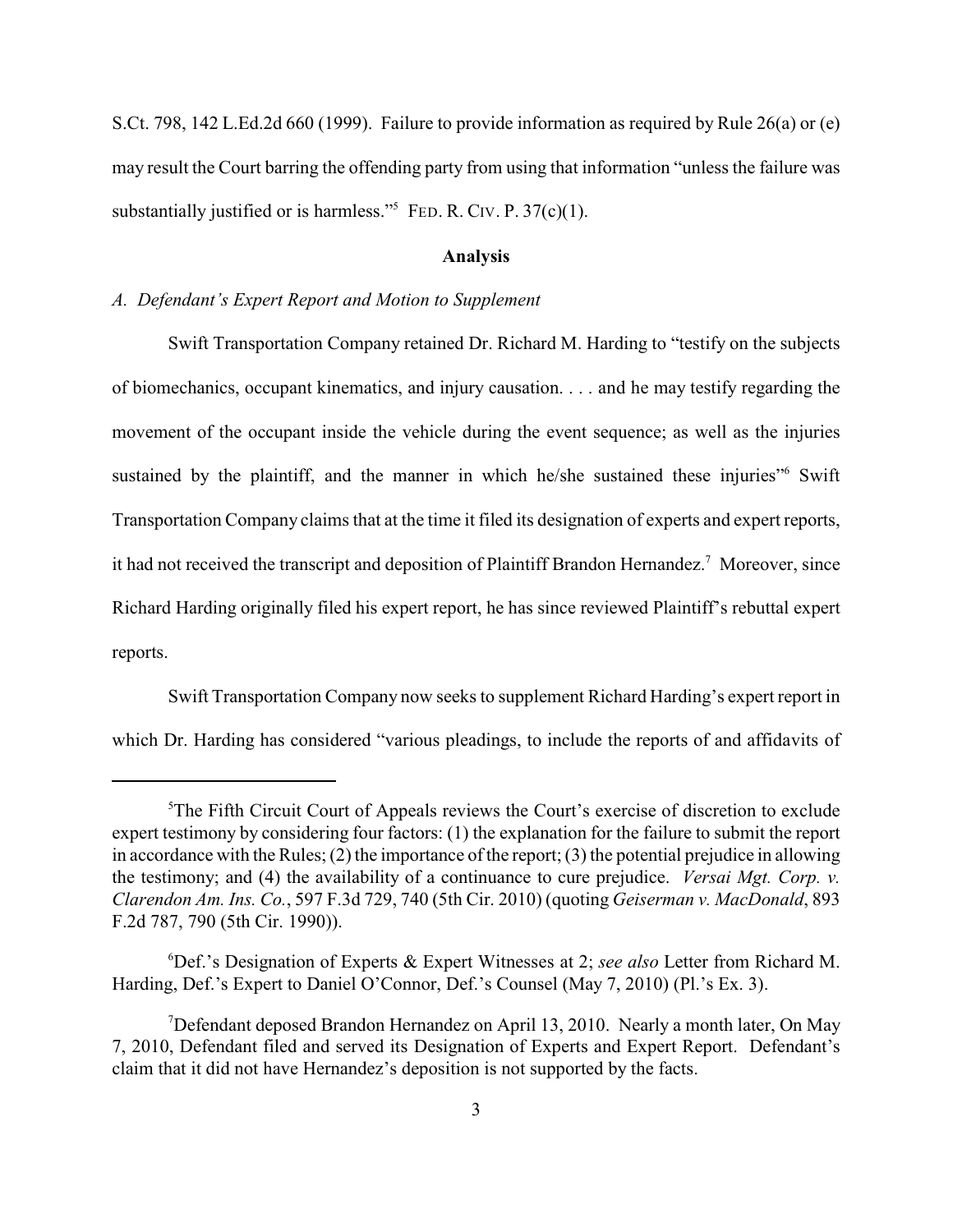[Plaintiff's experts] and [the] deposition of Brandon Lee Hernandez."<sup>8</sup> Harding seeks to supplement his report with the following: 1) Harding has addressed concerns expressed by one of Plaintiff's experts, Dr. Jack Leifer, regarding the effect of possible snagging; 2) satellite imaging and reconstruction software yielded peak accelerations of 2.18G with an impact-related change in velocity of 1.6 miles per hour; and 3) he notes that Hernandez's deposition was the first time Hernandez mentioned he jumped out of his vehicle following the accident.

## *B. Plaintiff's Opposition to Defendant's Motion for Leave*

Hernandez claims that Swift Transportation Company's motion to supplement is untimely, pointing out that Defendant had access to Hernandez's deposition even before the deadline to file its designation of experts and produce expert reports.<sup>9</sup> Plaintiff argues that the supplemental report does not explain how or why Hernandez's testimony was necessary for Harding's new opinions. Hernandez also characterizes Harding's report as an "amended" report than a "supplemental" report. Specifically, Hernandez points to Harding's peak acceleration of 2.18G when his initial report stated the same figure was 0.25G. No data or information in the supplemental report explains this change or explains the reason for the difference. Hernandez claims he will be prejudiced because he will need to incur the expense for his rebuttal experts to review the new conclusions and "the underlying data to support a nearly 900% increase in peak acceleration."10

 ${}^{8}$ Def.'s Ex. A.

<sup>&</sup>lt;sup>9</sup>Hernandez notes that Swift Transportation Company was aware that it needed to account for the Hernandez deposition by May 7, 2010, the date when Swift's expert reports were due, but it failed to seek an extension of time to serve the expert report and did not supplement the report for another 37 days.

 $10$ Hernandez also informs the Court that the deposition of its rebuttal expert is already scheduled at Plaintiff's expense and that there is not sufficient time for the rebuttal expert to evaluate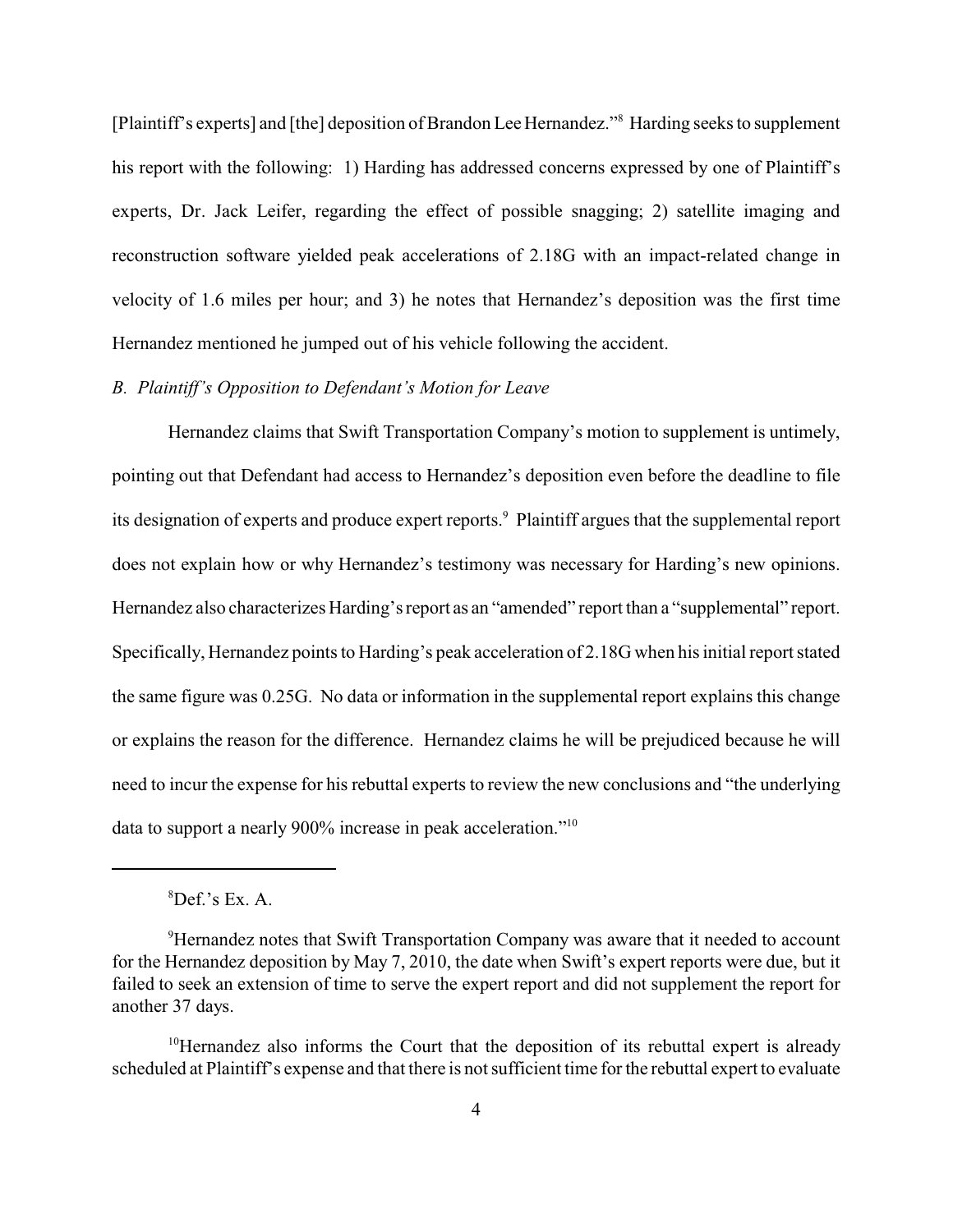#### *C. Analysis of Swift Transportation Company's Supplement*

The Court will allow Dr. Richard M. Harding to supplement his report to address deficiencies raised by Plaintiff's expert, Dr. Jack Leifer. Dr. Harding, however, shall not opine on Plaintiff Brandon Hernandez's deposition nor may he change his report regarding the 2.18G peak acceleration.

## *1. Timeliness and Diligence*

On February 19, 2010, Swift Transportation Company issued its notice to take the deposition of Plaintiff Brandon Hernandez on April 13, 2010.<sup>11</sup> Defendant's counsel conducted the deposition on the designated day.<sup>12</sup> Defendant's designation of experts, filed and served on May 7, 2010, reads that Dr. Richard M. Harding "is expected to rely on certain materials related to this matter including, but not limited to, ... depositions and statements of related parties ...."<sup>13</sup> Harding's expert report did not rely on Hernandez's deposition.<sup>14</sup> Now, months after conducting the deposition and less than a month before the deadline for discovery, Defendant seeks to amend its expert's report based on information that was available to Defendant prior to the deadline for serving its expert report on Plaintiff. Such a supplement is untimely. Furthermore, Defendant does not explain when it acquired the satellite imagery and data for its simulations that resulted in a change in peak acceleration from

this new figure.

 $^{14}$ Pl.'s Ex. 3.

 $^{11}$ Def.'s Notice to Take Oral/Videotaped Dep. of Brandon Hernandez, Feb. 19, 2010 (Pl.'s Ex. 1).

<sup>&</sup>lt;sup>12</sup>Dep. of Brandon Lee Hernandez, Apr. 13, 2010 (Pl.'s Ex. 2).

<sup>&</sup>lt;sup>13</sup>Def.'s Designation of Experts & Expert Witnesses at 2.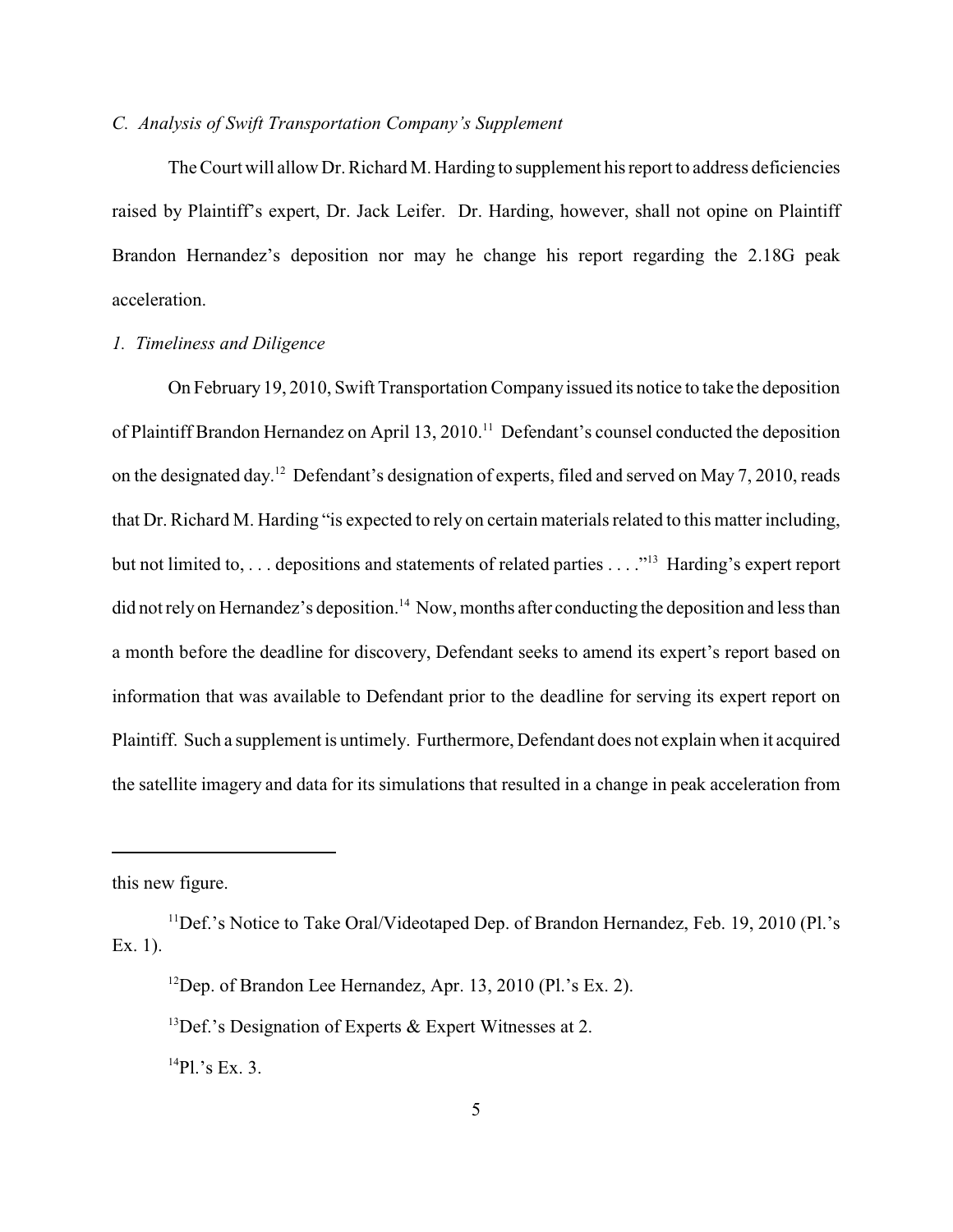0.25G to 2.18G. Swift Transportation Company has failed to timely supplement its report on these issues.

In his supplemental report, Dr. Harding states that "the concern expressed by [Plaintiff's expert Jack Leifer] in his report with regard to the effect of possible snagging during the subject event has been addressed."<sup>15</sup> Plaintiff served the rebuttal expert report of Jack Leifer on May 21, 2010.<sup>16</sup> By June 11, 2010, Richard Harding had reviewed the rebuttal expert's report and corrected deficiencies in his report.<sup>17</sup> The Court finds that Defendant promptly reviewed the rebuttal expert's report and addressed perceived deficiencies in a timely manner.

# *2. Swift Transportation Company does not explain how the new information its expert acquired justifies the new data*

Swift Transportation Company fails to explain how either the deposition of Brandon Hernandez or the various pleadings and Plaintiff's experts reports provided it with previously unavailable data that resulted in Dr. Harding's new peak acceleration of 2.18G. Given that Swift Transportation had access to Brandon Hernandez's deposition and the information for its calculation available to it prior to the deadline for Dr. Harding's initial report, Swift Transportation Company has failed to justify how the new conclusion is justified by the data it acquired.

*3. The lack of diligence and timing is prejudicial to Plaintiff*

Plaintiff's rebuttal experts prepared their reports based on the report originally filed by Dr. Harding. A change in Dr. Harding's conclusions would prejudice Plaintiff as he would be forced

 ${}^{15}$ Def.'s Ex. A.

 $^{16}$ Pl.'s Resp. at 3.

 ${}^{17}$ Def.'s Ex. A.